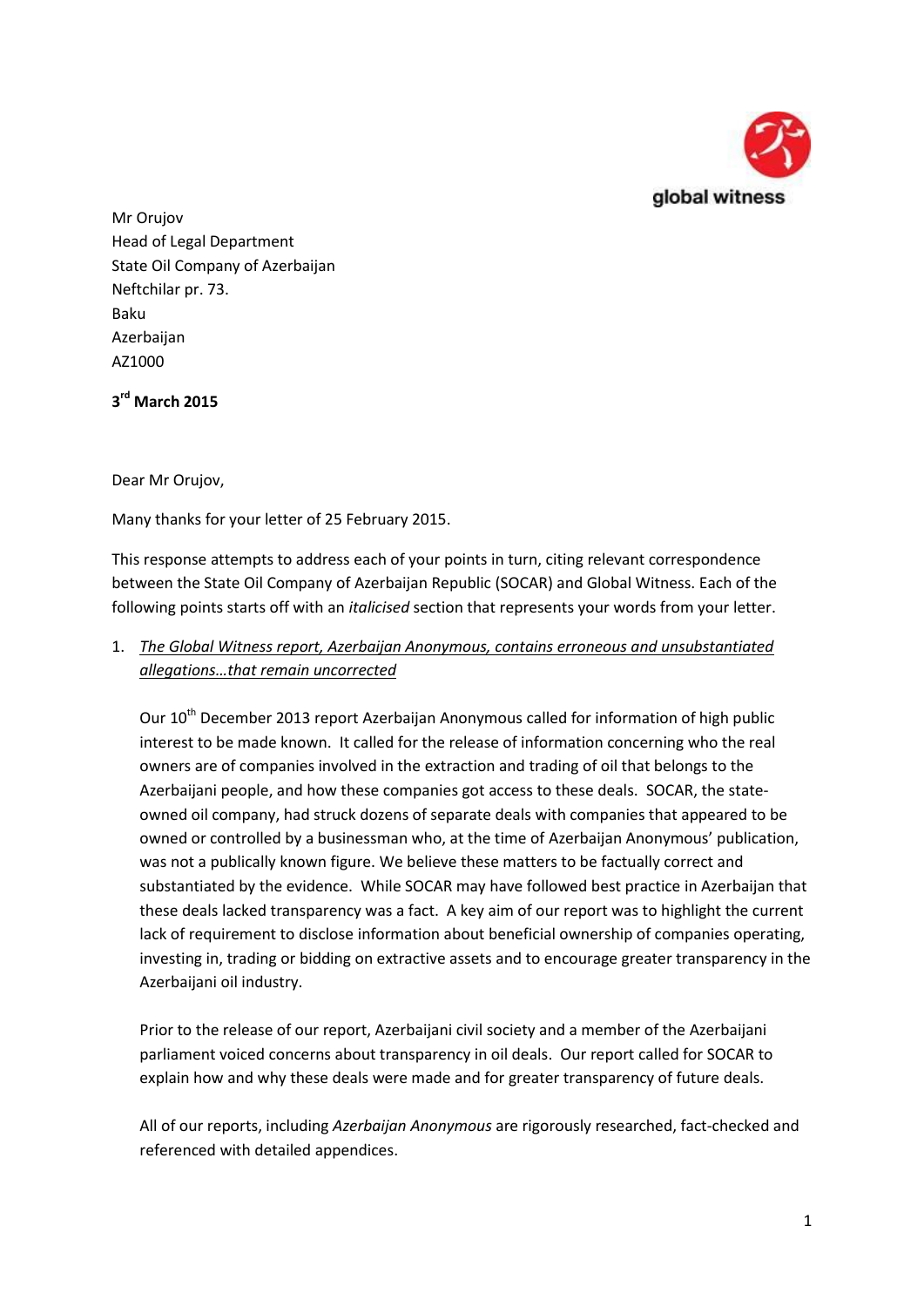We published our report in December 2013. Before that, we made requests for information from SOCAR and numerous SOCAR subsidiaries. We wrote to SOCAR several months before we published our report with very specific questions. SOCAR responded with a page and a half letter with descriptions of its activities and business rationale, but did not answer many of the specific questions we had asked. We published the letter from SOCAR in full on our website and quoted substantially from it in our report.

SOCAR has criticised our reporting but has since published some of the information the report called for. It is regrettable that SOCAR chose not to provide this information before we published, despite our invitations to do so. Nevertheless, the release of this information, even if belated, is a positive step.

We have published links to the information SOCAR has published, including your website [www.azerbaijananonymousexplained.com,](http://www.azerbaijananonymousexplained.com/) launched in December 2014, a year after our report. The website was useful, although we still had questions that we felt were not answered and we articulated these to SOCAR. We also continue to call for SOCAR to support the routine disclosure of information relating to the real beneficial owners of partners involved in oil trading, as well as in oil exploration and extraction.

#### 2. *…despite requests to meet with Global Witness…*

Additional to our attempts to garner information from SOCAR before the publication of our report, Global Witness took part in a dialogue with SOCAR after publication. This has included offers to meet with SOCAR. Examples are as follows:

**19th December 2013**: Following SOCAR's December 2013 statement in response to our report, which we referred to on our website and linked to, Global Witness publicly stated that we would "welcome dialogue with SOCAR" whilst challenging the claim about inaccuracies made in the SOCAR statement.

**15th January 2014**: Global Witness wrote to SOCAR's President Rovnag Abdullayev correcting the claim that our information was false or inaccurate whilst offering to "correct any factual error if you are able to provide us with the correct information. If you disagree with the other findings of the report we would ask that you respond, making clear specifically which points you consider to be "false or outdated"."

**27th January 2014:** Global Witness Director Simon Taylor wrote a follow up email to SOCAR President Rovnag Abdullayev using an email address provided by the SOCAR press office. The email invited a meeting saying: "We believe this provides an opportunity for further dialogue on the issue of transparency and we would very much welcome the chance to meet and discuss this.

We reiterate that we would be happy to meet you or another member of the SOCAR board if you are in London at any point in the near future, or alternatively we could arrange a video conference between yourself and/or members of the SOCAR board, and senior managers and campaigners of Global Witness." We did not receive a response.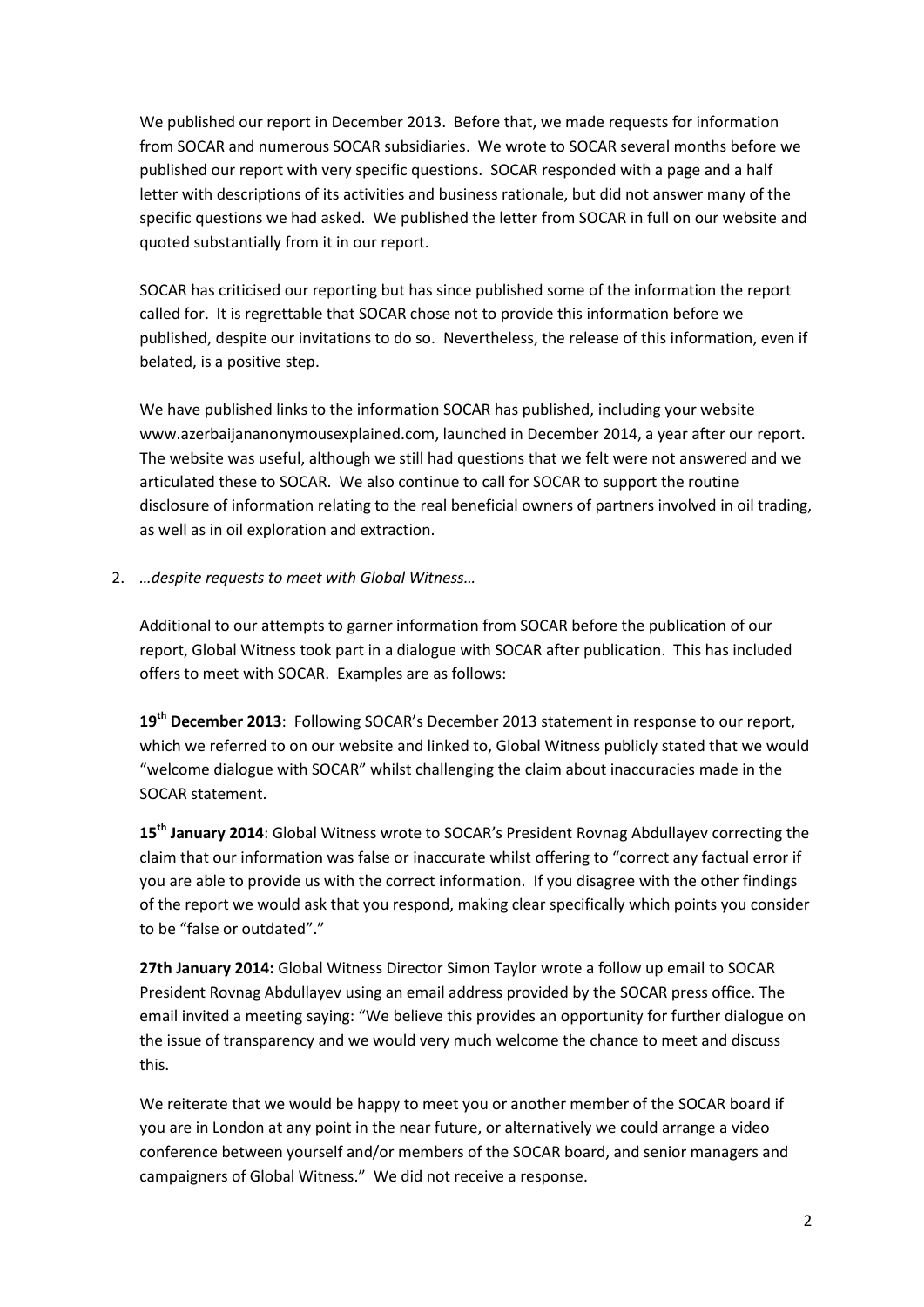**11th April 2014:** Global Witness sent a letter to SOCAR's President at the company's headquarters in Baku. Amongst other issues, the letter responded to a claim that we had made a mistake about the ownership of a subsidiary. We provided all the details of our information relating to this conclusion, including citing company registration documents. The letter also contained further questions and concluded: "We therefore look forward to continued dialogue with SOCAR on these matters, and would be happy to meet to discuss these matters, as set out in our invitation in the January email." No response was provided.

**24th October 2014:** Global Witness sent another letter to SOCAR's headquarters in Baku, which concluded: "The offer made by Simon Taylor for further dialogue – be it by phone conference or in a face-to-face meeting is of course still open."

SOCAR replied to this letter via Hamlins, its London law firm, stating that all correspondence for SOCAR should go to them in future. The letter stated: "It is our client's intention to provide you with the necessary information and to work with you towards a proper dialogue."

Global Witness corresponded with Hamlins from **November 2014 to February 2015** about the possibility of arranging a meeting. During this correspondence, Hamlins informed Global Witness of your websit[e www.azerbaijananonymousexplianed.com](http://www.azerbaijananonymousexplianed.com/) which Global Witness linked to from our website. Hamlins also requested that Global Witness let them know of the questions and areas we would like to discuss with SOCAR.

**9th February 2015:** Global Witness replied with areas for discussion and offered again to meet: "We are very interested in discussing the promotion of transparency through positive and constructive engagement that takes into account SOCAR's important role as a major producer and supplier of oil. In particular we would like to discuss SOCAR's view of the EITI process, SOCAR's engagement with civil society both in Azerbaijan and abroad, and get the company's perspective on the possibility of furthering cooperation in the future as regards improving the clarity of what information is made publically available. We also have some clarification queries relating to the information submitted in response to our report, including issues relating to the initial structuring of SOCAR Trading and SOCAR International, and the issue of funding, share purchases, company valuation and company personnel."

**18th February 2015:** Hamlins responded by making it clear that SOCAR did not want to meet on this basis: "Our client has comprehensively answered the misleading and inaccurate allegations in your article, insofar as they pertain to our client, in particular the website azerbaijananonymousexplained.com. We are therefore extremely concerned to see from your most recent email that you persist in seeking to raise issues which are inappropriate for our client to address or that we have already explained fully. That you propose to discuss issues of the EITI process and of "civil society" at a meeting with us displays a fundamental misunderstanding of the nature of SOCAR, which is a commercial and not a political entity."

Please note that at no point has Global Witness refused to meet with SOCAR.

We continue to remain open to meeting representatives of SOCAR, its legal advisors or its public relations agents, as well as receiving and continuing to publish any additional information.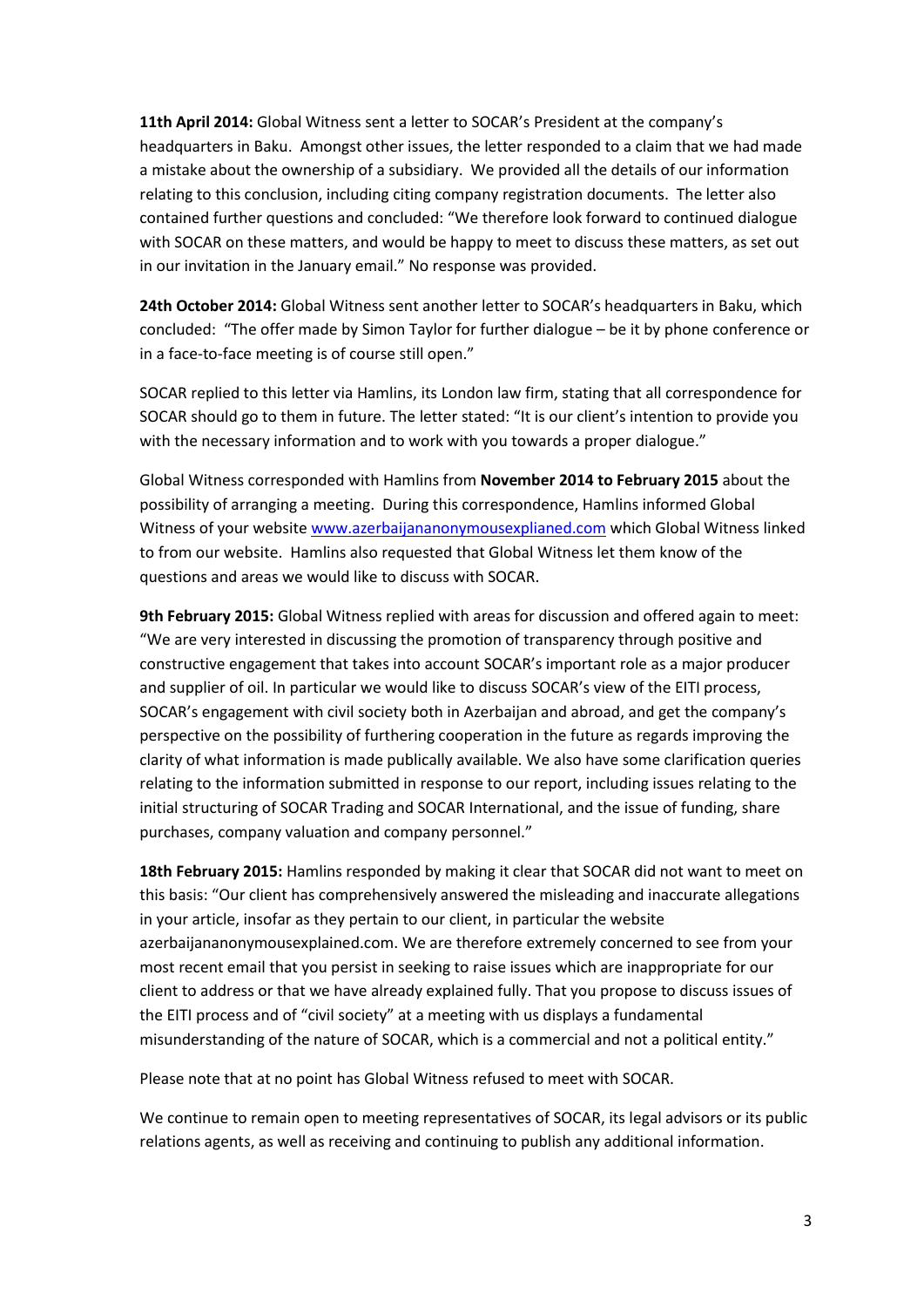3. *…and despite the publication of full explanations on our website: [www.azerbaijananonymousexplained.com.](http://www.azerbaijananonymousexplained.com/)*

> See above. Global Witness welcomes these disclosures, which go some way in addressing the lack of information identified in Azerbaijan Anonymous, and has actively drawn attention to them by linking to them on the Global Witness website, allowing readers to assess all of the information that has been disclosed.

## 4. *By taking a prominent role, SOCAR has demonstrated its commitment to the [EITI] initiative and the company aims to help the EITI be better implemented in Azerbaijan.*

We welcome SOCAR's stated commitment to the EITI and improved implementation and note the new recent practice of disclosing payments made to State Oil Fund of Azerbaijan (SOFAZ).

Despite the existence of the EITI process, civil society reported that the process was in some important ways failing them. As reported in *Azerbaijan Anonymous*, civil society had a number of criticisms of the operation of the EITI in the country, including that SOCAR did not reply to questions.

Additionally in our report we identified areas that urgently required transparency in Azerbaijan, including the ultimate beneficial owners of privately owned companies that were partnered with SOCAR. As made clear in our report, SOCAR was not obliged to disclose this information through the EITI, as this was not an EITI requirement, only an encouragement. In the report, we called on SOCAR to publish (amongst other things) the beneficial owners of partner companies. We also called for International Board of the EITI to make this required.

We suggested that these disclosures cover not only extractive activities in Azerbaijan, but also oil trading, given the value of this activity to the Azerbaijani economy and people, and given the specific examples we highlighted in *Azerbaijan Anonymous.*

## 5. *We believe that Global Witness, which claims to deliver hard-hitting investigations into issue of public interest, has created a report which wrongfully criticises SOCAR and in fact misleads the public.*

The fact that SOCAR, a state company, had struck dozens of separate deals with a businessman who, at the time of Azerbaijan Anonymous' publication, was very little known is of obvious public interest. That these deals lacked transparency was a fact.

## 6. *The report is based on the highly selective interpretation of documentation and the careful formulation of superficial questions to create the impression of wrongdoing.*

See above. In producing the report, Global Witness examined all of SOCAR's public disclosures regarding deals with the companies in question. SOCAR had several opportunities to correct the record, pre-publication, as outlined above.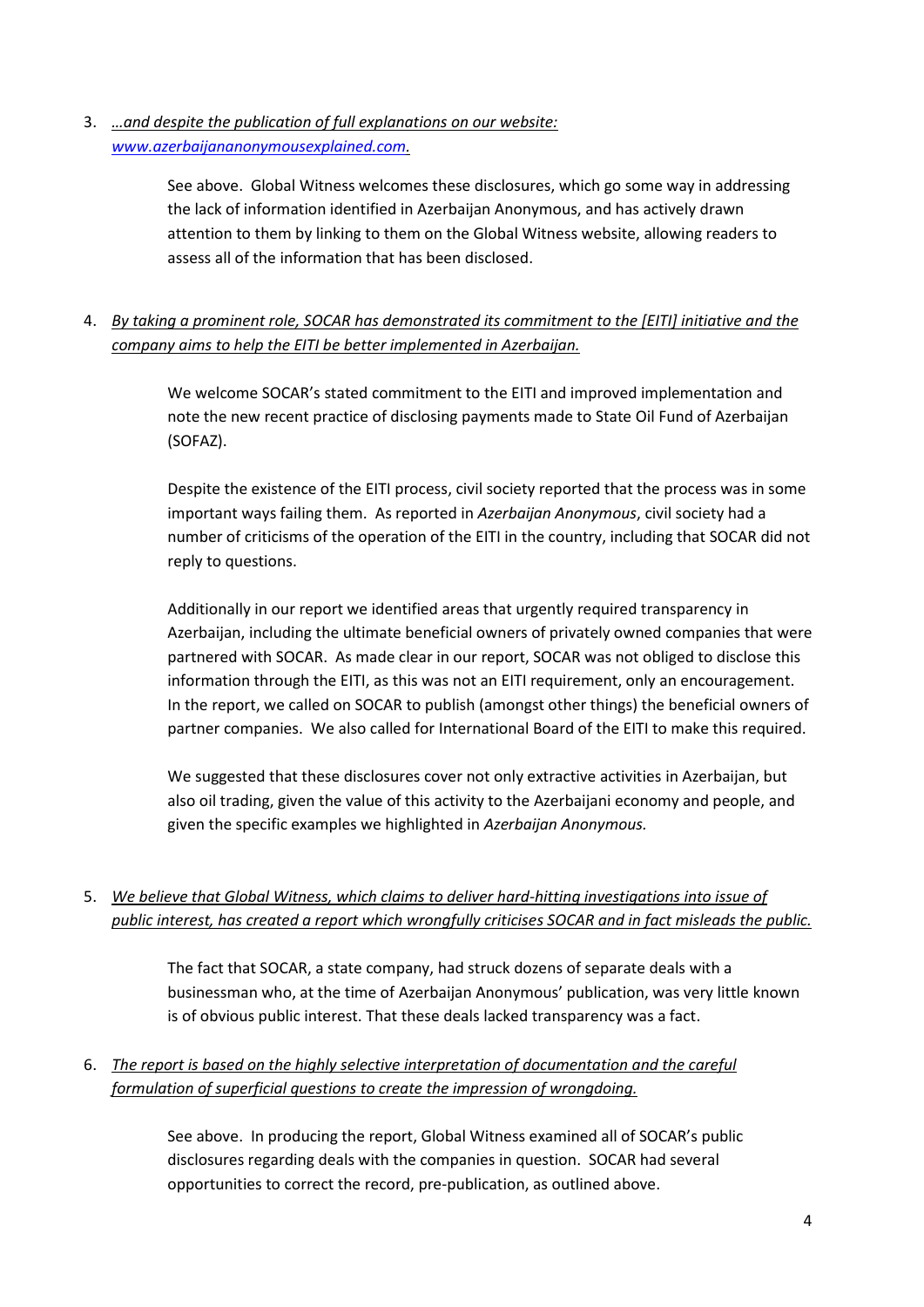The questions posed by the report are fundamental in assessing who is benefitting from Azerbaijan's oil and gas resources that belong to its people.

7. *The laws of Azerbaijan which govern procurement and production sharing agreements are publicly available (as commented on and analysed in the KPMG Report available on SOCAR's official website). However, Global Witness chose to ignore this material and repeatedly raised the issue of public tendering for the sole purpose of creating a negative impression of SOCAR's business activities.* 

> Global Witness welcomes the commissioning of reports such as a recent study by KPMG1 on SOCAR's procurement procedures and legislative framework for joint ventures and production sharing agreements. One of the KPMG report's conclusions is that: "Azerbaijani legislation does not contain mandatory requirements for negotiation of issues in connection with establishment of JVs or their structuring, as well as any specific mandatory criteria for selecting venture partners through conducting tenders."2 In Azerbaijan Anonymous, we state that we found no details indicating that Azerbaijan held a tender with regards to several deals. Azerbaijan Anonymous argued not that mandatory tender requirements had been ignored, but that the lack of evidence of tenders' results resulted in opacity around joint ventures and other deals. More rigour and transparency around procurement worldwide is something we have campaigned on for several years.3

8. *SOCAR has created a specific website referred to above which covers all the "issues" raised by Global Witness to remove any supposed secrecy and confusion about the way SOCAR conducts its business in Azerbaijan and abroad.*

Please see above.

It is also worth noting that despite being given an opportunity to give a full statement before publication of Azerbaijan Anonymous, SOCAR waited one year post-publication before creating azerbaijananonymousexplained.com.

9. *It is hoped that after reading this information, any observer will be able to draw their own conclusions about SOCAR's business ethics...*

> We also hope so. Global Witness encourages all interested parties to read both Azerbaijan Anonymous and azerbaijananonymousexplained.com and all the other material that we have linked to.

10. *…and also question the motivation behind Global Witness publishing such an outrageous report.*

SOCAR's December 2013 response to Azerbaijan Anonymous, issued in December 2013, asserted that we were in some way "env[ious] [of] the increasing influence of SOCAR". As

**.** 

<sup>1</sup> http://SOCAR.az/1/report-az.pdf

<sup>2</sup> *Ibid*. p2.

<sup>3</sup> http://www.globalwitness.org/rigged/index.html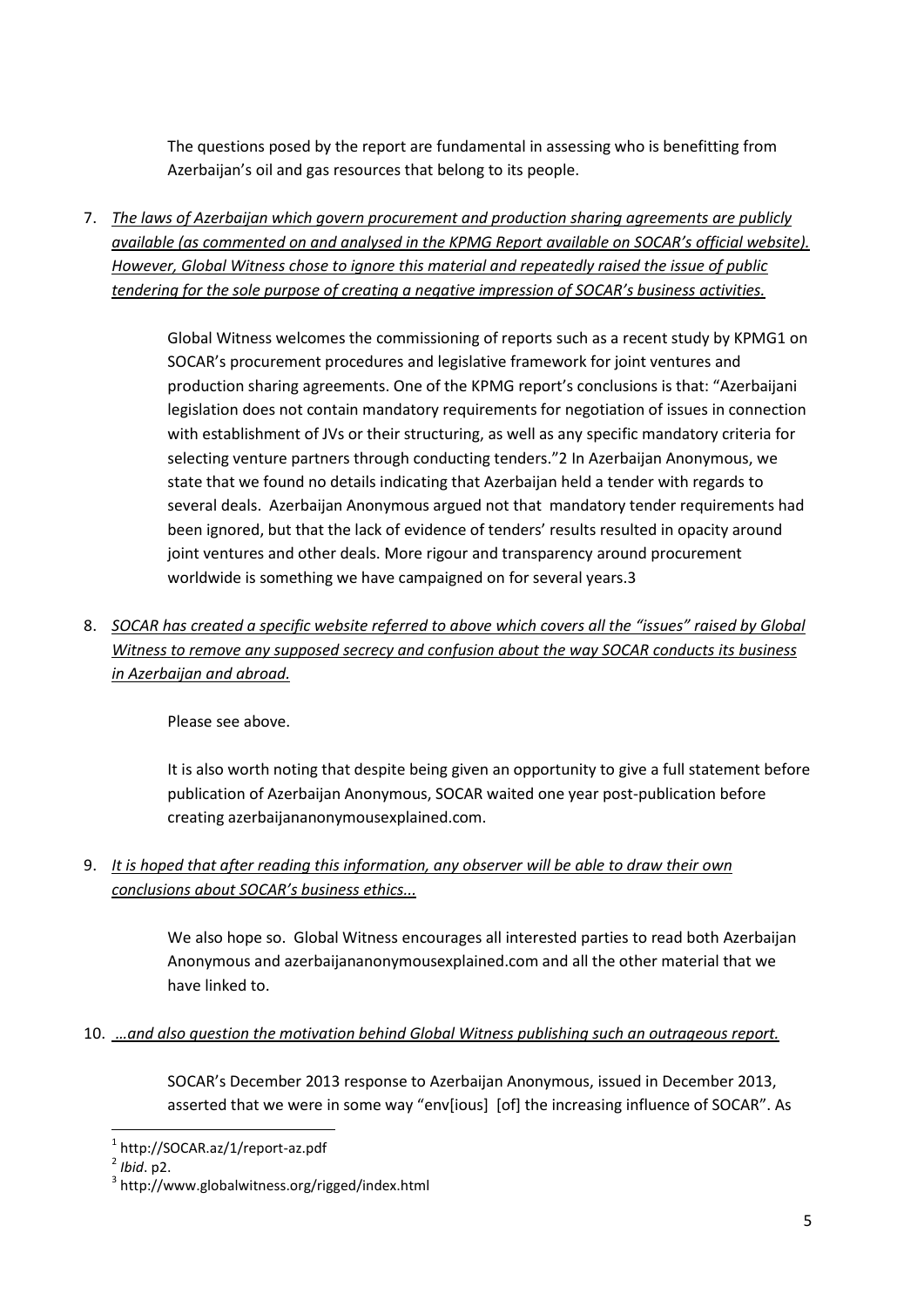an internationally renowned transparency NGO with over twenty years' experience investigating natural resource deals, and a co-nomination for the Nobel Peace Prize in 2003 for this work, we find this absurd.

#### 11. *We attempted to engage…*

Please see above.

#### 12. *…have provided material to Global Witness*

Global Witness has linked on our website both to your December 2013 press statement and to your December 2104 website.

### 13. *…and have requested details of the actions they propose to correct this slur on the reputation of SOCAR.*

Global Witness has reported responsibly on the issues as they stood in December 2013 and has updated its website to take into account SOCAR's subsequent disclosures. In any future publication, we will reference any relevant information supplied by SOCAR on the questions raised in our report.

#### 14. *…but in correspondence they wished to repeat questions we have already answered.*

Please see above. It is our opinion that certain issues about these deals remain open, and it is necessary for responsible reporting to ask follow up questions.

#### 15. *…and emphasise rather political issues that are beyond SOCAR's competence*

This appears to be a reference to EITI. The EITI is not a political initiative but one that seeks to provide greater engagement between companies, government and civil society on the issue of raising the accountability of extractive revenues. In the course of our report, we identified Azerbaijani civil society's dissatisfaction with a lack of response to requests for information made to SOCAR and increasing frustration with the Azerbaijan EITI process. As stated in our report, SOCAR might wish to consider their engagement with civil society.

We also noted the declining enabling environment for civil society in the country, although we make no claim to SOCAR having a role in this decline.

#### 16. *We suspect that the only purpose of the production of such an inaccurate report by Global Witness is to use SOCAR as a means to attack the EITI process in Azerbaijan…*

See above. Our report was an attempt to encourage the EITI to address information, process and accountability gaps to ensure that the process is meaningful.